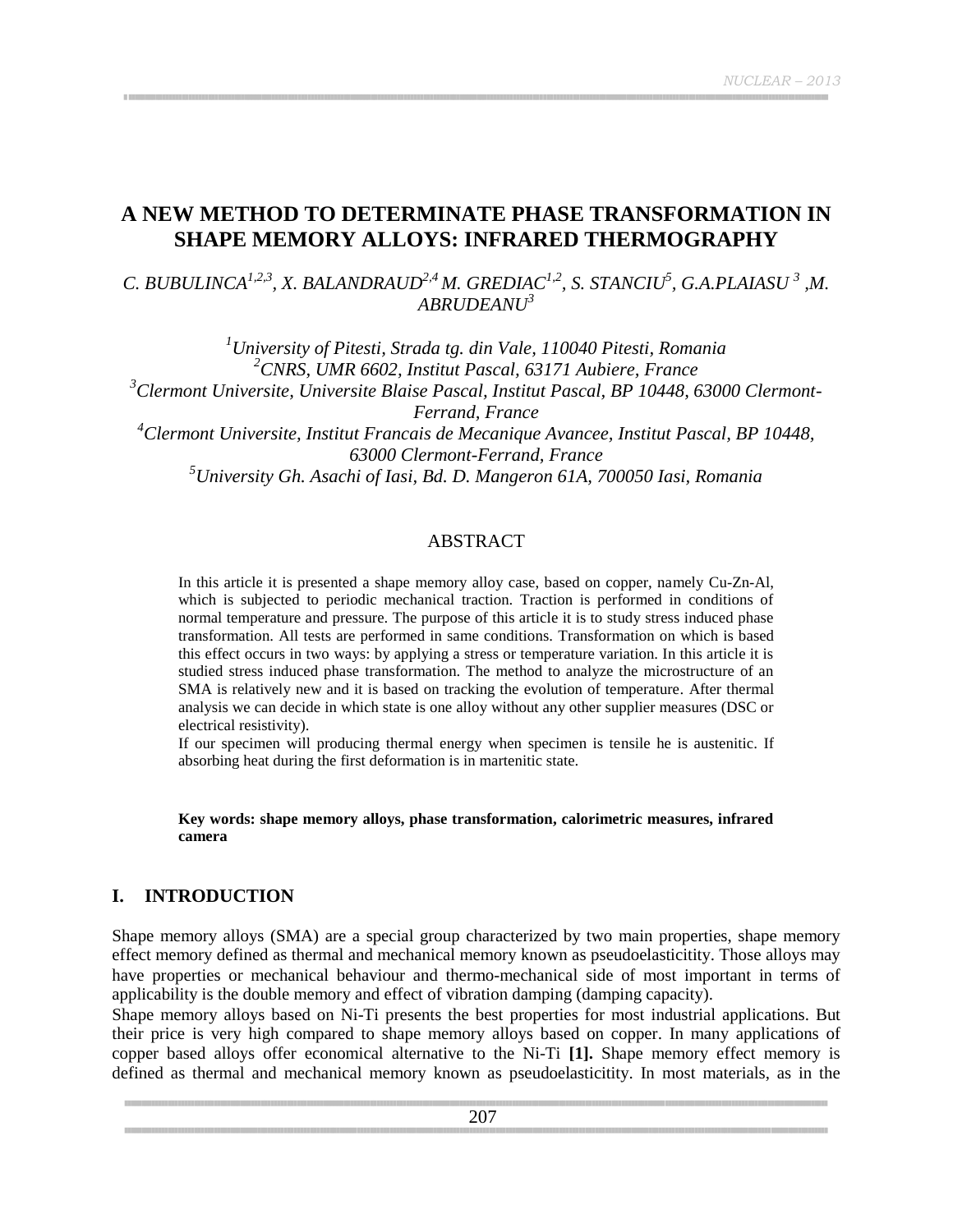SMA, there is another type of thermomechanical coupling: thermoelastic coupling. Transformation on which is based this effect occurs in two ways: by applying a stress or temperature variation. The martensite austenite phase change produces latent heat contributing to an overall increase of sample temperature. After a phase change due to a stress action in a SMA at ambient temperature, thermomechanical coupling plays an important role in the sample mechanical response. This change in temperature influences the kinetics of transformation, even more; the last one can be induced by temperature.

The connection between temperature and phase change were studied in detail by many people interested in this phenomenon [2]. Determining of phase transformation temperatures in shape memory alloys with differential scanning calorimetric or DSC is a accuracy method. This is the most important method which is used also to development of successful SMA actuator [3]. With this we can prove that one shape memory alloy is find in martensitic or austenitic state and find exactly what are values of Austenite finish (Af ), Austenite start (As), Martensite start (Ms) and Martensite finish (Mf).

The level of irreversibility can be estimated from theoretical approaches based on the so-called crystallographic compatibility [4], [5]. Experimental assessments of the transformation irreversibility have been also proposed in the literature with a special emphasis on the influence of the chemical composition: measurement of the temperature-induced transformation hysteresis [6] and measurement of the damping properties [7]. The present work proposes to assess the level of irreversibility of the stressinduced transformation by using infrared (IR) thermography.

The reversibility of the austenite-martensite transformation occurring in shape-memory alloys is a keypoint of the mechanical performance of these materials. Infrared thermography is employed in this study to measure the mechanical (intrinsic) dissipation produced by a SMA specimen under cyclic loading at constant ambient temperature. Several Cu-Zn-Al specimens with different chemical compositions are tested. The experimental procedure followed is first discussed. Results obtained clearly show that the nature of the phase involved (martensite or austenite at the unstretched state) strongly influence variation of temperature produced by the specimen.

# **II. EXPERIMENTAL PROCEDURE**

The studied alloy was prepared using an induction furnace with graphite crucible in air using high purity metals. Chemical composition was determined using Foundry Master Spectrometer. The chemical analysis was performed using the spectrometer at several points on the sample surface, and then executed mediation for a more accurate analysis. Microstructure in cast state and after annealing was emphasized by scanning electron microscopy (SEM). To this purpose we used a microscope of type II Vega LMH produced by TESCAN using a secondary electron detector.

All materials were first elaborated to obtain a parallelepipedic ingot for each composition. The upper and lower surfaces where then machined to obtain flat and regular surfaces, whose thickness were nearly 4 mm. The specimens were then heated up to 750°C and hot rolled to obtain the desired final thickness, which was equal to nearly 1 mm. Three passes were necessary to reduce this initial thickness from 4 to 1 mm. The resulting sheet was finally cut to obtain the specimens that were tested. All specimens were finally tempered by heating up to 750°C and cooling by air up to ambient temperature. Square aluminum tabs were bonded on the ends of the specimens to prevent any slippage within the grips of the testing machine. The dimensions of the gauge section slightly changed from one specimen to each other, depending on the dimensions of the sheet where they were cut.

Processing of the data has been used in the analysis of polycrystalline SMA. This consists in processing temperature maps derived from the process that is subjected the SMA sample, maps recorded by a computer that is connected to the entire system. Data processing consists in analyzing the sample surface temperatures and extracting heat sources starting from the temperature maps. Variation of surface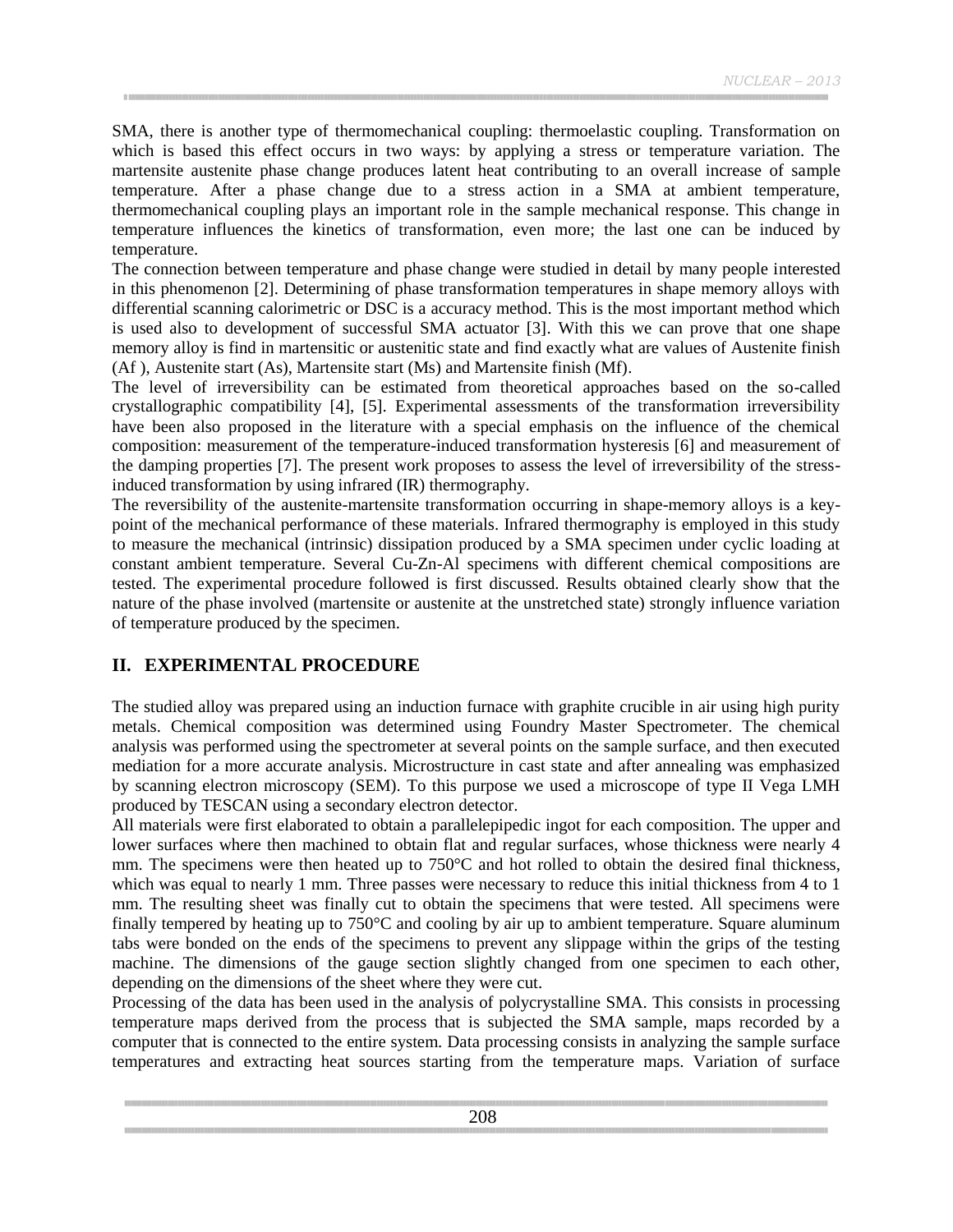temperatures of a SMA sample is obtained after subjecting it to periodic and cyclic traction, and here it will be noticed the relationship between elastic strain amplitude and temperature amplitude.

#### A. *Mechanical loading*

All tests were performed on the same tensile testing machine (MTS  $\pm$  15kN) and temperature  $(T0 = 22 \pm 2^{\circ}$  C). The basic procedure is the same for all tests. **Figure 1** shows this procedure:

- **Stage I**: In this step we imposed deformation εmacro , the objective is to partially transform the martensite in sample. The macroscopic deformation speed is constant for all tests:  $2x10^{-3} s^{-1}$ . Macroscopic final deformation is noted  $\varepsilon_{\text{macro}}$  and not vary from a test to another;
- **Stage II**: this corresponds to a waiting period before the imposed displacement. This procedure allowed the sample to return to room temperature. Indeed, during the previous round, the sample temperature increased due to the latent heat associated with phase change. For all tests in this study, three minutes have been used in practice, so that the sample to return to thermal equilibrium.
- **Stage III**: a small periodic displacement was imposed to the mobile parts of traction machine  $\bullet$ around the position reached in the previous step. Loading frequency and strain amplitude, they are noted as follows:  $f_L$  and  $\Delta \varepsilon_{macro}$ . For this step we will change strain amplitude to see influence of ampltitude of temperature in function of variation of strain amplitude.

In practice, we used the following values for  $\Delta \epsilon_{\text{macro}}$ : 0.025 mm, 0.05 mm and 0.150 mm and the same value for  $f_L = 13$  Hz. During this phase was short for all tests in order to limit damage to fatigue: 10 seconds in practice.



**Figure 1** *Basic loading procedure*

#### *B. Temperature measurement*

To record sample temperature evolution during charge phase 3 an infrared camera Jade III-MWIR Cedip was used. This device has IR detectors characterized by 3.5 - 5 microns wavelength. Integration time used in these measurements is 1500 microseconds. Thermal resolution is  $0.02^{\circ}$  C, and purchase frequency  $f_a = 150$  Hz.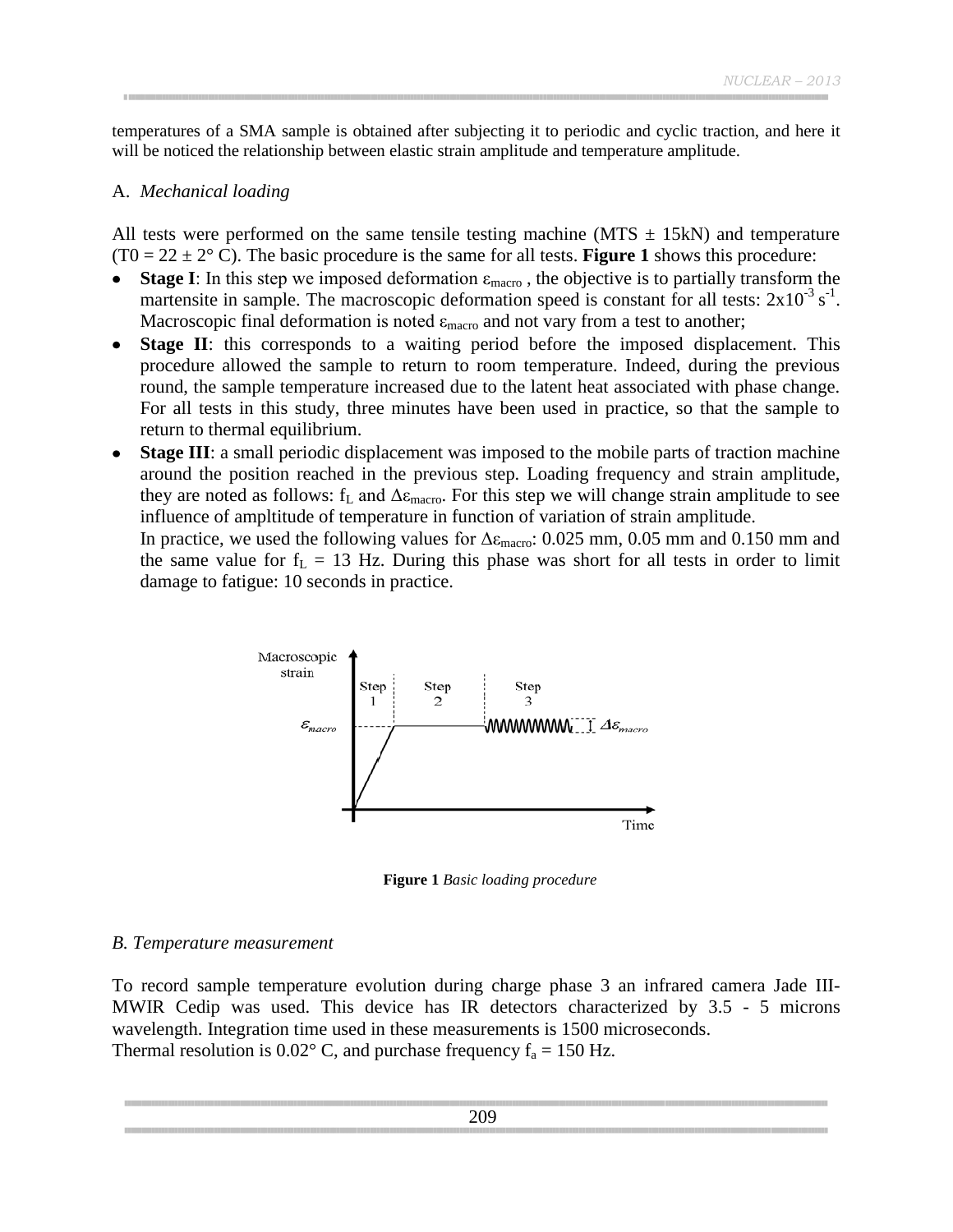Purchase frequency should not be a multiple of the loading frequency for a better data treatment by discrete Fourier transformation.

Temperature map captured by infrared camera has a  $80 \times 60$  pixels resolution. Spatial resolution is 0.36 mm (this corresponds to a pixel size). Surface sample "pursued" by the IR room was uniform painted with a matt black paint and opaque. This will cause a thermal emissivity close to 1. The pain was applied few moments before the test, in order to reduce the risk of its removal during the examination.

## **III. RESULTS AND DISCUTIONS**

To detecting microstructure of study SMA it was used coupling between infrared camera and traction machine. This method informs us about evolution of temperature on the surface of specimen during the test.

Each specimen was subjected to three short displacement-controlled cyclic tests (frequency=13~Hz), the prescribed displacement increasing from one of the three stages to each other. For all specimens, this mean strain of the cyclic loading was equal to  $1\frac{8}{3}$ ,  $2\frac{8}{3}$  and  $3.2\frac{8}{3}$  for each of the three stages, respectively.

**Figure 2** show us one case of martensitic specimen where we enrigesterd a small negative variation of temperature (-0.3°C) at the surface of specimen because of thermoelatic coupling. This effect is characteristic only for martensitic specimens.



**Figure 2** *Evolution of temperature during the initial charging for a martensitic specimen*

In **Figure 3**, it is represented martensitic microstructure of one Cu-Zn-Al shape memory alloys in quenched state of room temperature.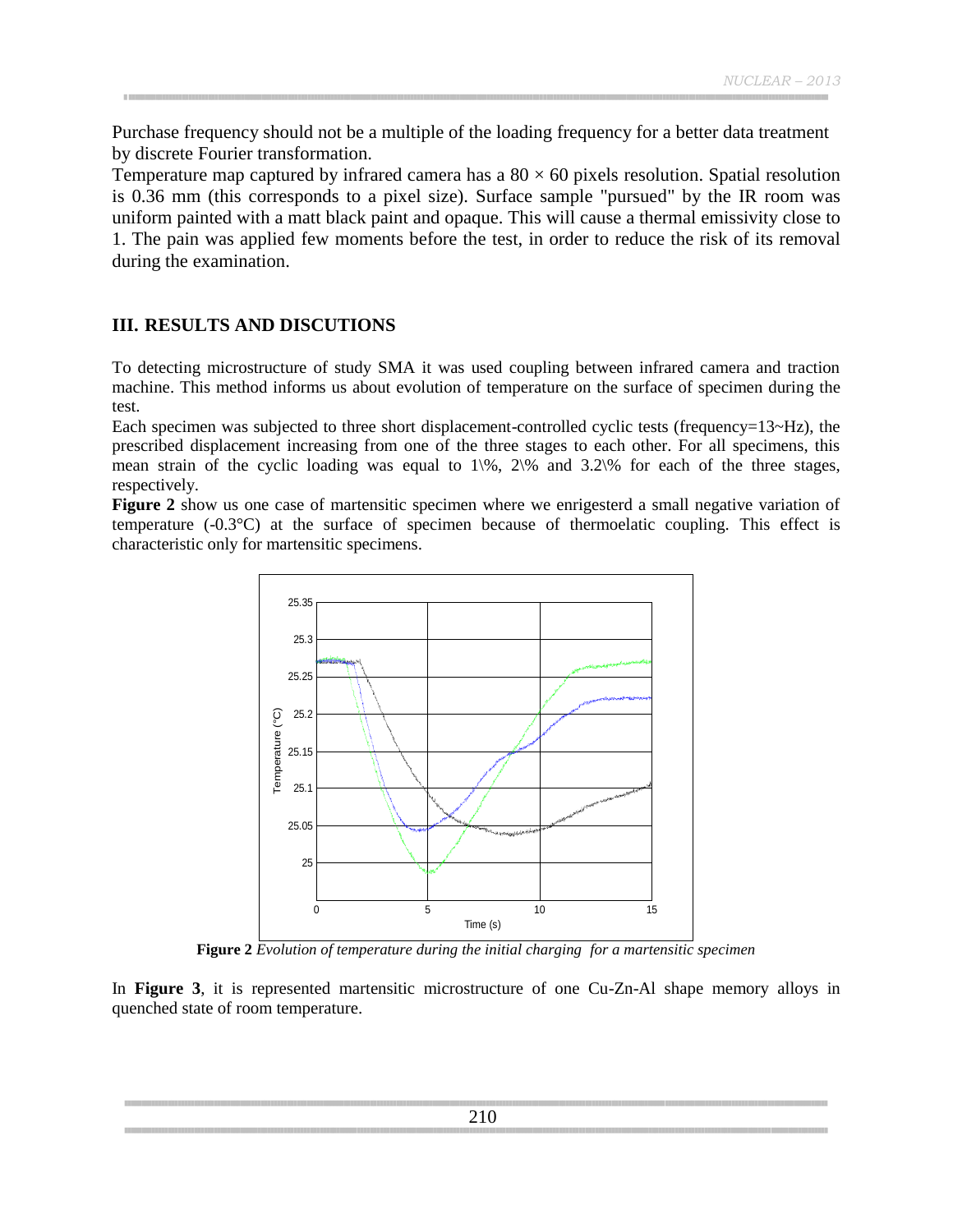Alloy microstructure was studied at four different magnifications, respectively 200X, 500X, 1000X and 5500X, it highlights the auto accommodated oriented martensite variants obtained following treatment of hardening and martensite obtained directly from the casting material and quenched.

In the figure below are some which are highlighted microscopy of martensite variants of various shapes and sizes, grain boundaries and the intersection of three grains.



**Figure 3** *SEM micrographs of memory shape alloy in quenched state at 200x, 500x, 1000x and 5500x*

**Figure 4** show us one case of austenitic specimen. In this case thermal measures during the initial charging lead us to a higher positive variation of heat source (+3.5°C) at the surface of specimen. This is effect of latent heat producing during phase transformation austenite $\rightarrow$ martensite, where we obtained martensite induced by tension. This effect is characteristic only for austenitic specimens.

In terms to show that thermal result is correct we present micrographs of austenitic specimen. Alloy microstructure was studied at four different magnifications, respectively 200X, 500X, 1000X and 5500X.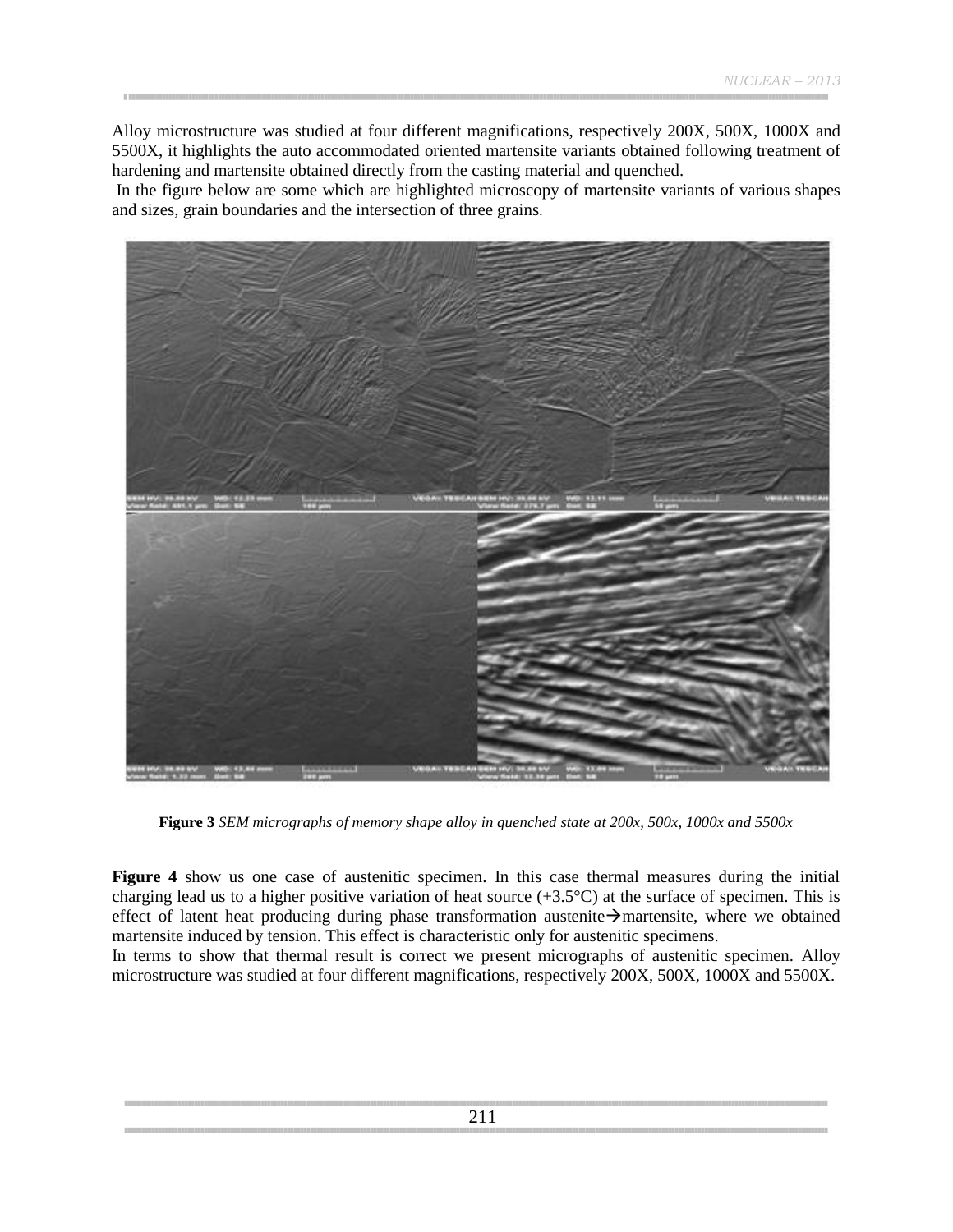

**Figure 4** *Evolution of temperature during the initial charging for a martensitic specimen*

# **IV.CONLUSIONS**

Study of shape memory alloys is of great interest today. Austenite and martensitic phase play a critical role in this study.

Transformation takes place during the release or absorption of heat.

This is highlighted in this article using relatively new analysis methods, namely infrared thermography.

The aim is to highlight the variation of temperature depending on the transformation austenitemartensite or marteniste reorientation.

By studding heat field on the surface of specimen we can determinate if one specimen is:

- Martensitic low temperature variation  $\rightarrow$  due to thermoelatic coupling;
- Austenitic- high temperature varaiation $\rightarrow$  due to latent heat producing by phase transformation.

### - **ACKNOWLEDGMENT**

The mandatory acknowledgment in each paper must be: "This work was partially supported by the strategic grant POSDRU 107/1.5/S/77265 (2010) of the Ministry of Labor, Family and Social Protection, Romania, co-financed by the European Social Fund – Investing in people."

# **REFERENCES**

- [1] S. Stanciu: Shape memory materials (Materiale cu memoria formei) Investigation methods and technical applications (Metode de investigație și aplicații în tehnică), 2009 ed. Universitas XXI, ISBN 978-606-538-004-2 (2009),p. 12-20
- [2] Zeghdane S., Necib, K., Britah A.: Structural Characterization of Cu- 13.58%Al- 3.94%Ni (wt.